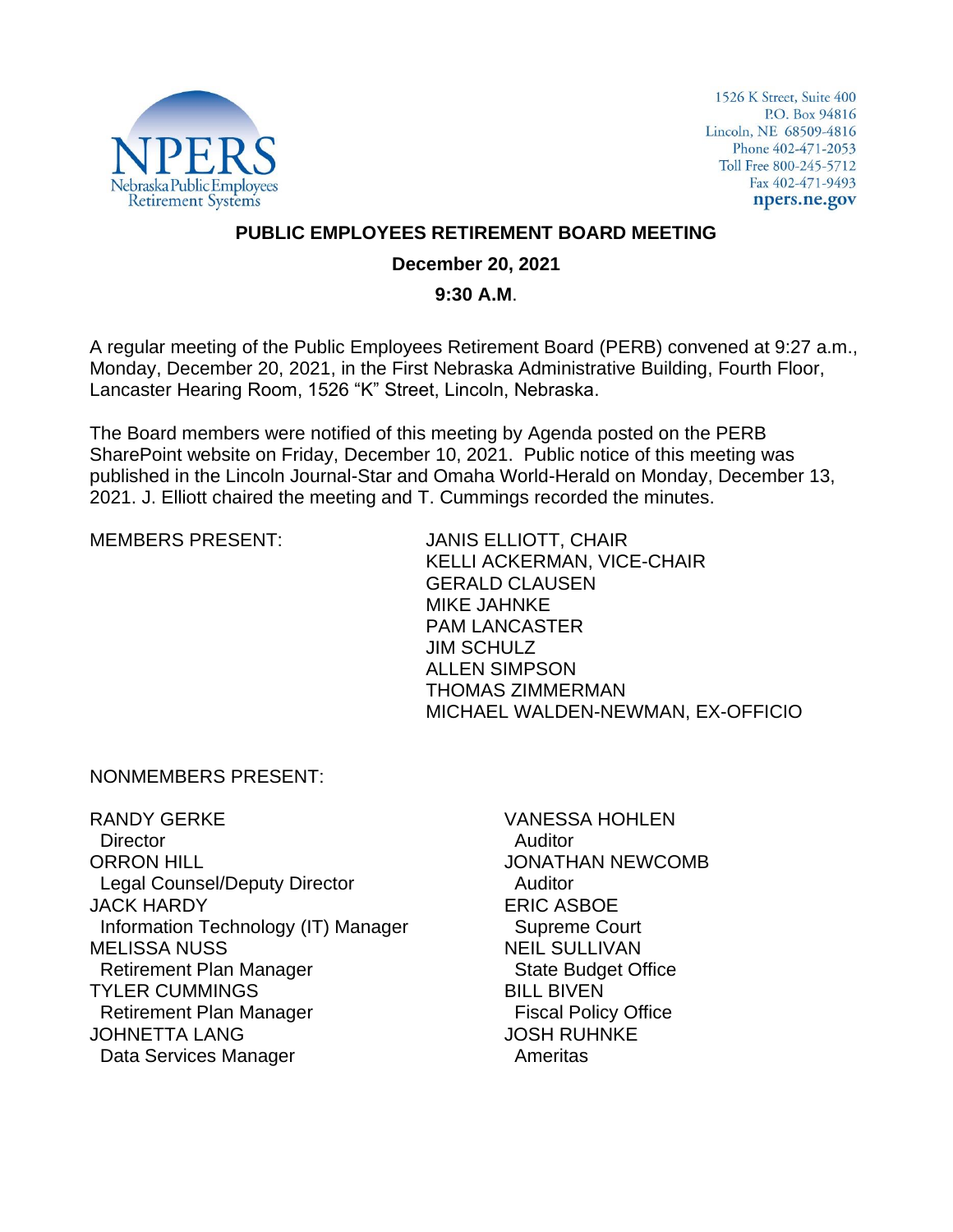**Agenda Item 1**: J. Elliott stated this meeting will follow the Nebraska Open Meetings Act and a copy of the Act is provided electronically, via a link on the final agenda posted on the Nebraska Public Employees Retirement Systems' (NPERS) website, on the Attorney General's website, and a copy of the Act is located on the table by the door.

**Agenda Items 2 and 3 – Meeting Called to Order:** J. Elliott called the December 20, 2021, Board Meeting to order at 9:27 a.m. Present at meeting: J. Elliott, G. Clausen, M. Jahnke, P. Lancaster, J. Schulz, A. Simpson, M. Walden-Newman, and T. Zimmerman.

**Agenda Item 4 – Approval of Minutes:** G. Clausen moved for approval of the minutes of the November 15, 2021, Board Meeting. Motion was seconded by M Jahnke. Members voted as follows: For: J. Elliott, G. Clausen, M. Jahnke, P. Lancaster, J. Schulz, A. Simpson, and T. Zimmerman. Against: None. Motion carried.

**Agenda Item 5 – Approval of Budget Status Report & November Retirement Report:**  P. Lancaster moved to approve the Budget Status Report and the November 2021 Retirement Report. Motion was seconded by T. Zimmerman. Members voted as follows: For: J. Elliott, G. Clausen, M. Jahnke, P. Lancaster, J. Schulz, A. Simpson, and T. Zimmerman. Against: None. Motion carried.

### **Agenda Item 6 – Public Comments or Correspondence from Citizens:** There were none.

K. Ackerman joined the meeting at 9:31 a.m.

**Agenda Item 7 – Internal Auditor's Report:** In Tim Baker's absence, Vanessa Hohlen gave the Internal Auditor's Report.

She briefly discussed the number of audit reports issued and initiated for the School and County plans.

She mentioned the Internal Audit team reaches out to employer reporting agents to educate them on rules and regulations and the applicable laws regarding the School and County plans. The Internal Audit department created a plan eligibility checklist for State and County reporting agents to help determine if an employee should be enrolled into the retirement plan.

She discussed the number of follow-up calls the department conducts during their audits.

She discussed some of the findings in the School and County audits. She noted some of the top reasons that result in an audit finding for the School and County plans. Some examples include eligible members that did not have contributions, not enrolling members in a timely basis, and members taking a distribution without a bona fide separation.

She clarified that when contributions are missed, Internal Audit will reach out to the employer to discuss the issue. She did state the employee would also be notified of the missed contributions.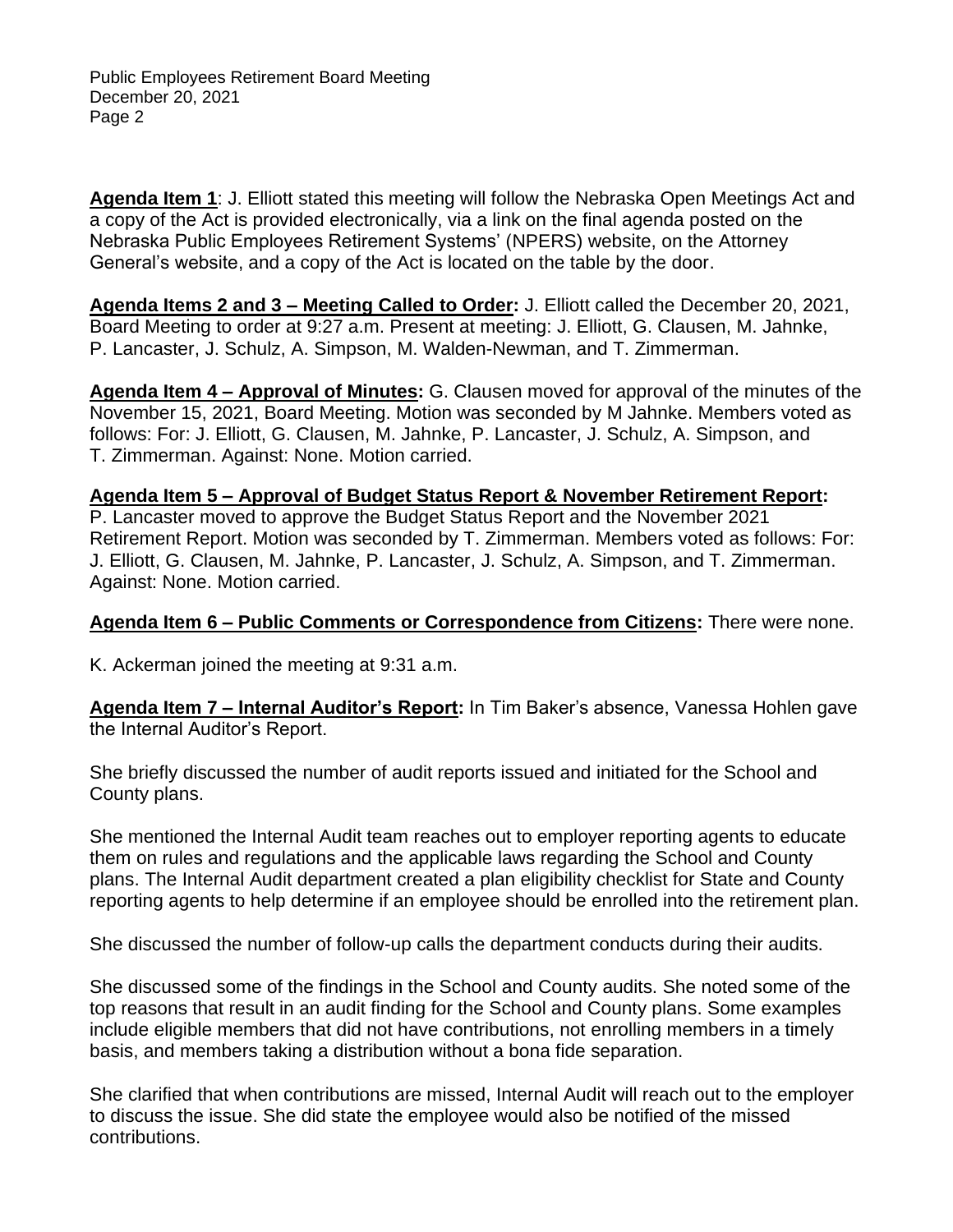Answering a Board question, she stated there is a timeline for employers to rectify the findings in the audit report.

P. Lancaster suggested meeting with an organization that represents the County Clerks. V. Hohlen stated Internal Audit is working with Education Services to create an educational video to disperse to the county employers.

K. Ackerman moved to approve the Internal Auditor's Report. Motion was seconded by P. Lancaster. Members voted as follows: For: J. Elliott, K. Ackerman, G. Clausen, M. Jahnke, P. Lancaster, J. Schulz, A. Simpson, and T. Zimmerman. Against: None. Motion carried.

**Agenda Item 8 – Investment Officer's Update:** M. Walden-Newman gave the Investment Officer's Update.

He discussed the summary of assets and the most recent quarterly returns for the Defined Benefit and Cash Balance plans. He reviewed the returns for the new investment options in the Defined Contribution and Deferred Compensation plans.

He discussed how the investments made by the Nebraska Investment Council are used to pay benefits for the retirees of the NPERS plans. He stated it is typical for retirement plans in general to have around sixty percent (60%) of retiree payments paid from the investments of the plans. For the NPERS plans, around one-third of the payments come from investments.

He provided a liquidity analysis of the School plan. He discussed several graphs which detailed the liquidity of the School plan compared to other plans under varying economic scenarios. He reported the NPERS plans are in a favorable liquidity status.

He also stated Pew's Fiscal Sustainability Matrix listed Nebraska as one of five states to meet all three tests of solvency, debt sustainability, and cost predictability for the retirement plans administered by NPERS excluding the Deferred Compensation plan.

J. Schulz moved to approve the Investment Officer's Update. Motion was seconded by M. Jahnke. Members voted as follows: For: J. Elliott, K. Ackerman, G. Clausen, M. Jahnke, P. Lancaster, J. Schulz, A. Simpson, and T. Zimmerman. Against: None. Motion carried.

The PERB took a break from 10:36 a.m. to 10:47 a.m.

**Agenda Item 9 – Legal/Legislative Update**: O. Hill gave the Legal/Legislative Update. He provided a summary of the potential legislation for the upcoming 2022 legislative session. He stated he separated his report based on drafts with an emergency clause and those without one.

The following legislative proposals do have an emergency clause:

- Updates to the NPERS education program.
- Technical corrections for vesting language.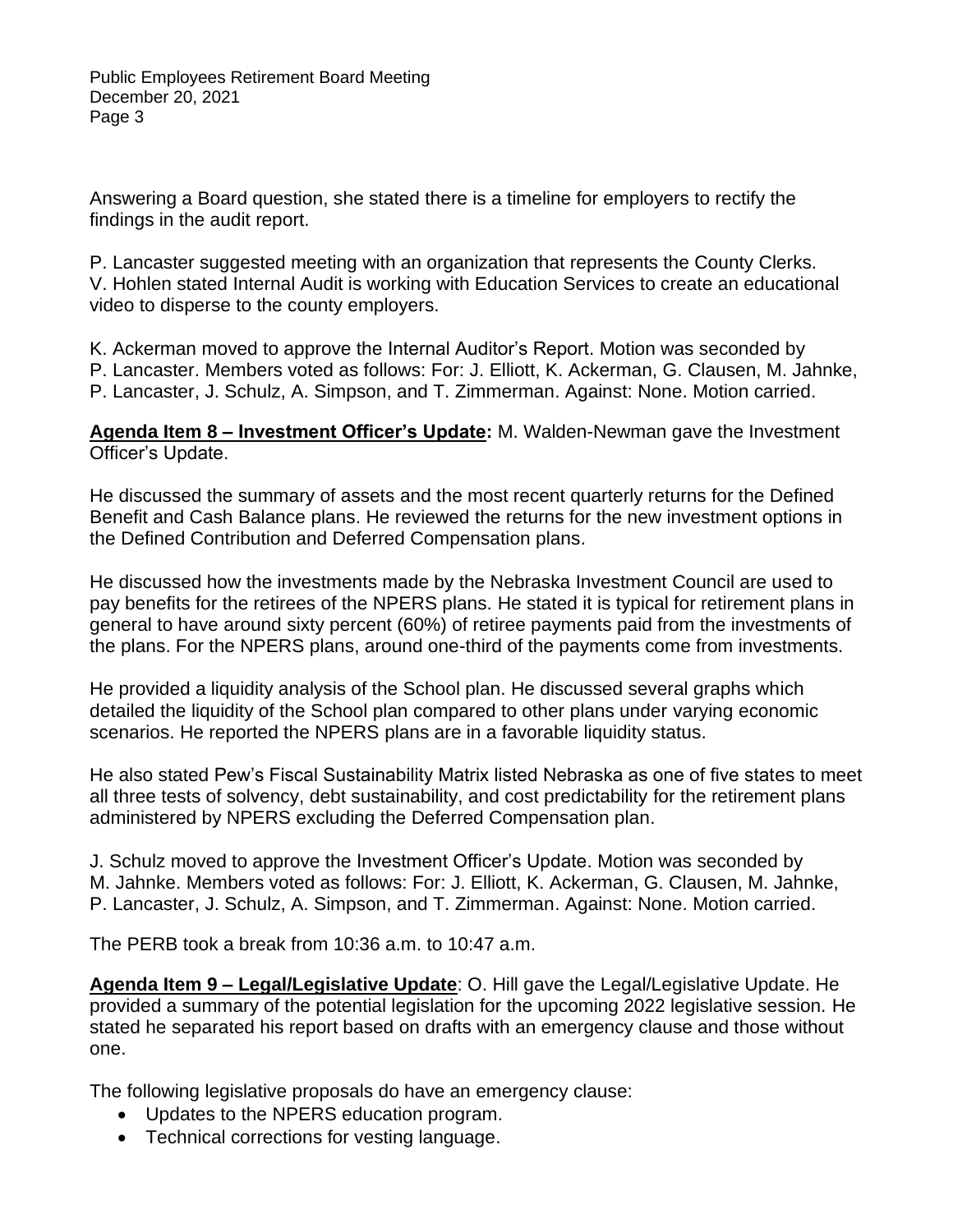Public Employees Retirement Board Meeting December 20, 2021 Page 4

• Eliminating the early retirement inducement forms for the School plan.

- The following legislative proposals do not have an emergency clause:
	- Adding investment language to the equal retirement benefit fund.
	- Striking obsolete investment language.
	- 84-1503 and NIC technical amendment.

The following topics are still in discussion or in draft:

- Revisions to the disability process.
- Nebraska Department of Education & State Code Agencies Teachers Association (SCATA) plan membership and termination of employment rules.

He briefly discussed the Legislative Retirement Committee hearing regarding the OSERS Legal Compliance. He also provided an update for the NPERS Rules and Regulation revisions which are currently still in progress of being revised.

M. Jahnke moved to approve the Legal/Legislative Update. Motion was seconded by T. Zimmerman. Members voted as follows: For: J. Elliott, K. Ackerman, G. Clausen, M. Jahnke, P. Lancaster, J. Schulz, A. Simpson, and T. Zimmerman. Against: None. Motion carried.

**Agenda Item 10 – OSERS Transfer Project**: R. Gerke provided an update on the OSERS transfer project.

He stated NPERS is required by statute to provide a draft of the OSERS project transfer timeline to the Legislature by December 31, 2021.

Gartner Consulting facilitated a readiness survey to help determine some of the next steps for the transfer project.

R. Gerke stated he had two meetings with the Department of Administrative Services (DAS) regarding office space needs. Additional staff will be hired as a part of the transfer project, and NPERS will need to accommodate space for the additional staff. He stated the line item in the budget for office space needs was \$10,000 to accommodate seven additional staff members. The number of staff that will now be hired has increased to twelve staff members. He met with DAS this past Friday to discuss the costs of providing additional office space. He said DAS estimated the costs would be hundreds of thousands of dollars.

The Board expressed concern about the costs of remodeling the current workspace and the disruption it would cause for the NPERS staff.

He, O. Hill, and J. Hardy are regularly meeting with key stakeholders regarding the OSERS transfer.

The experience study for OSERS has not been voted on as of yet. The goal is to have the same assumptions as the NPERS School plan by 2024.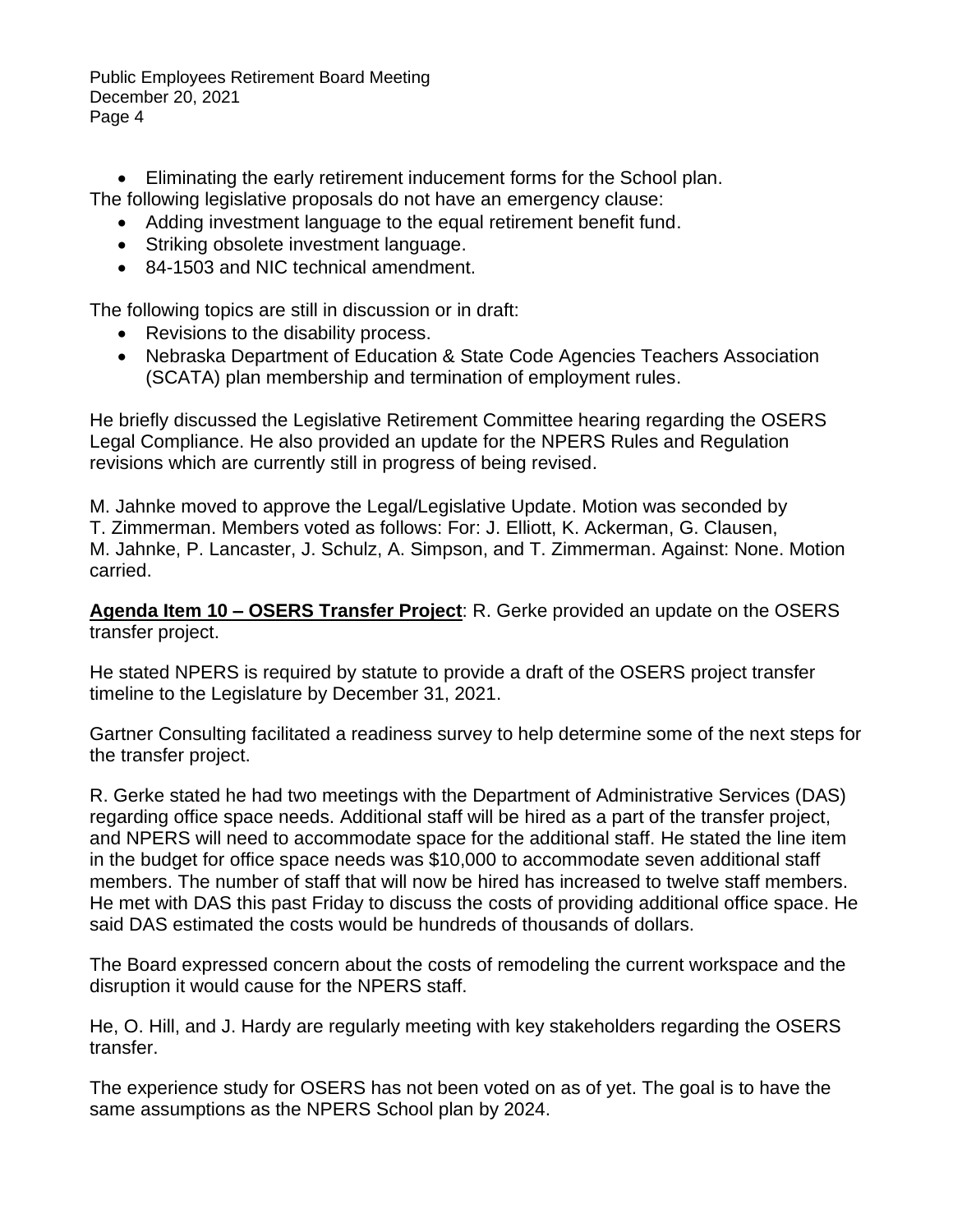Public Employees Retirement Board Meeting December 20, 2021 Page 5

A. Simpson moved to approve the OSERS Transfer Project Update. Motion was seconded by M. Jahnke. Members voted as follows: For: J. Elliott, K. Ackerman, G. Clausen, M. Jahnke, P. Lancaster, J. Schulz, A. Simpson, and T. Zimmerman. Against: None. Motion carried.

**Agenda Item 11 – Actuarial Contract Renewal**: R. Gerke discussed the actuarial contract renewal for Cavanaugh Macdonald. The renewal period would be for the next three years and would include an increase in the fees, though, this was written into the original contract.

There was discussion amongst the Board regarding the decision-making process when Cavanaugh Macdonald was initially hired, the current market for hiring actuaries, and the increase in costs which were a part of the original contract. The Board felt renewing the contract with Cavanaugh Macdonald would be in the best interest of the retirement systems.

P. Lancaster moved to approve the Actuarial Contract Renewal. Motion was seconded by J. Schulz. Members voted as follows: For: J. Elliott, K. Ackerman, G. Clausen, M. Jahnke, P. Lancaster, J. Schulz, A. Simpson, and T. Zimmerman. Against: None. Motion carried.

# **Agenda Item 12 – Director's Report**: R. Gerke gave the Director's Report.

- Education Services has completed the 2021 seminar and webinar season. In total, there were 10 in-person seminars and 19 webinars conducted for the School plan. The in-person seminars had a total of 460 registrants while the webinars had a total of 711 registrants. There were 12 in-person seminars and 11 webinars held for the State and County plans. There were 353 registrations for the in-person seminars and 220 registrants for the webinars. Finally, Education Services conducted 5 specialized webinars for the State and County plans for an additional 1,530 participants.
- He, J. Elliott, B. Banister, and P. Beckham met with Governor Ricketts on November 15, 2021.
- Gabriel Roeder Smith continues to work on the actuarial audit.
- The School, Judges, and State Patrol audit by the Auditor of Public Accounts should be completed soon.
- The technology assessment by Provaliant is still underway. There were a few staff members from Provaliant at the NPERS office.
- Ameritas will conduct in-person OMNI training for NPERS staff. Ameritas also wants to shadow some of the NPERS staff.
- The following positions have been filled: Accountant I, Office Specialist I in Data Services SOS Benefits, and SOS Receptionist. There are two staff openings which are IT Security Analyst and Retirement Specialist I in Member Services.

K. Ackerman moved to approve the Director's Report. Motion was seconded by G. Clausen. Members voted as follows: For: J. Elliott, K. Ackerman, G. Clausen, M. Jahnke, P. Lancaster, J. Schulz, A. Simpson, and T. Zimmerman. Against: None. Motion carried.

# **Agenda Item 13 – Board Committee Reports**: There were none.

**Agenda Item 14 – Board Education/Travel Requests:** There were none.